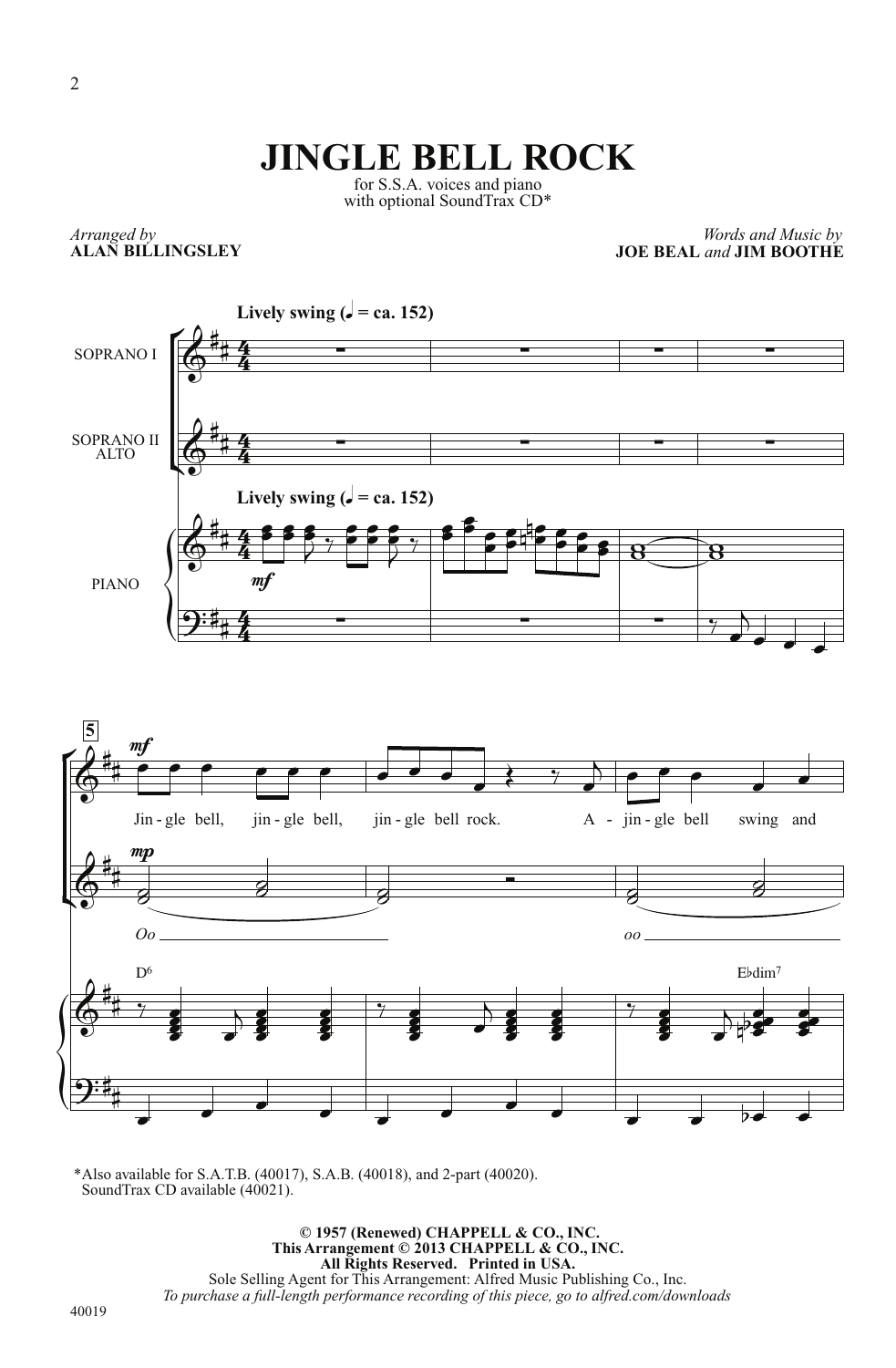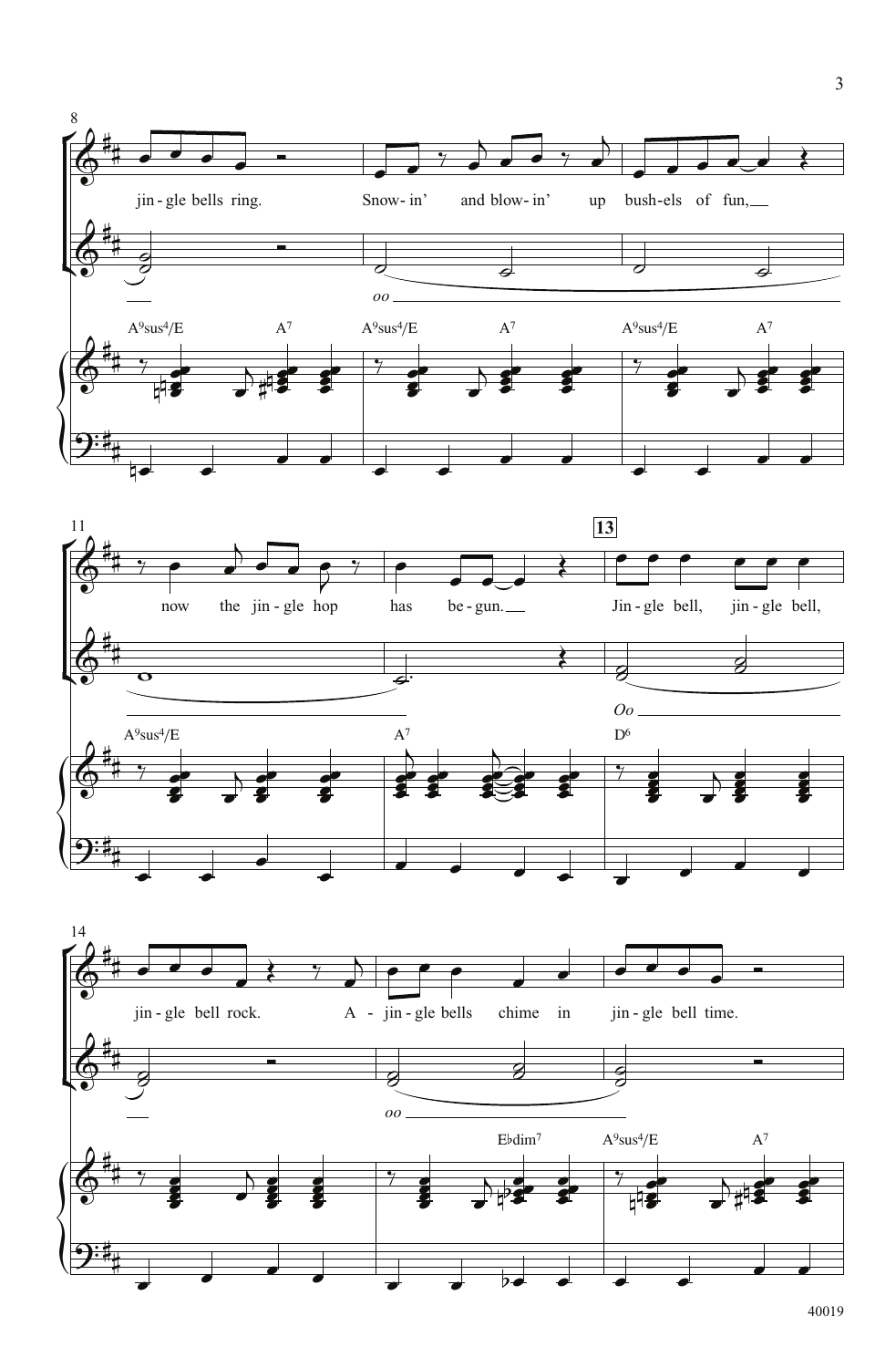



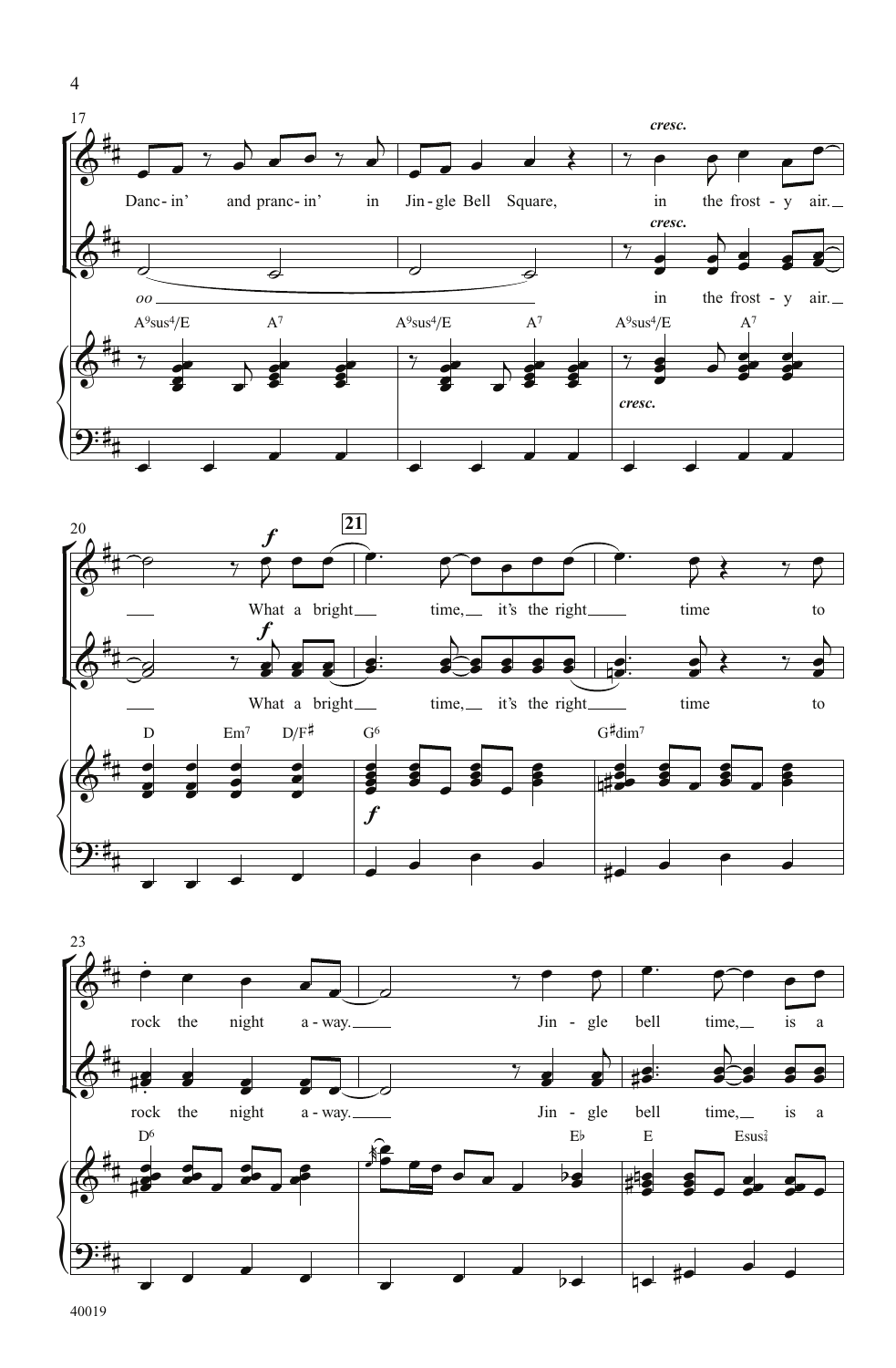



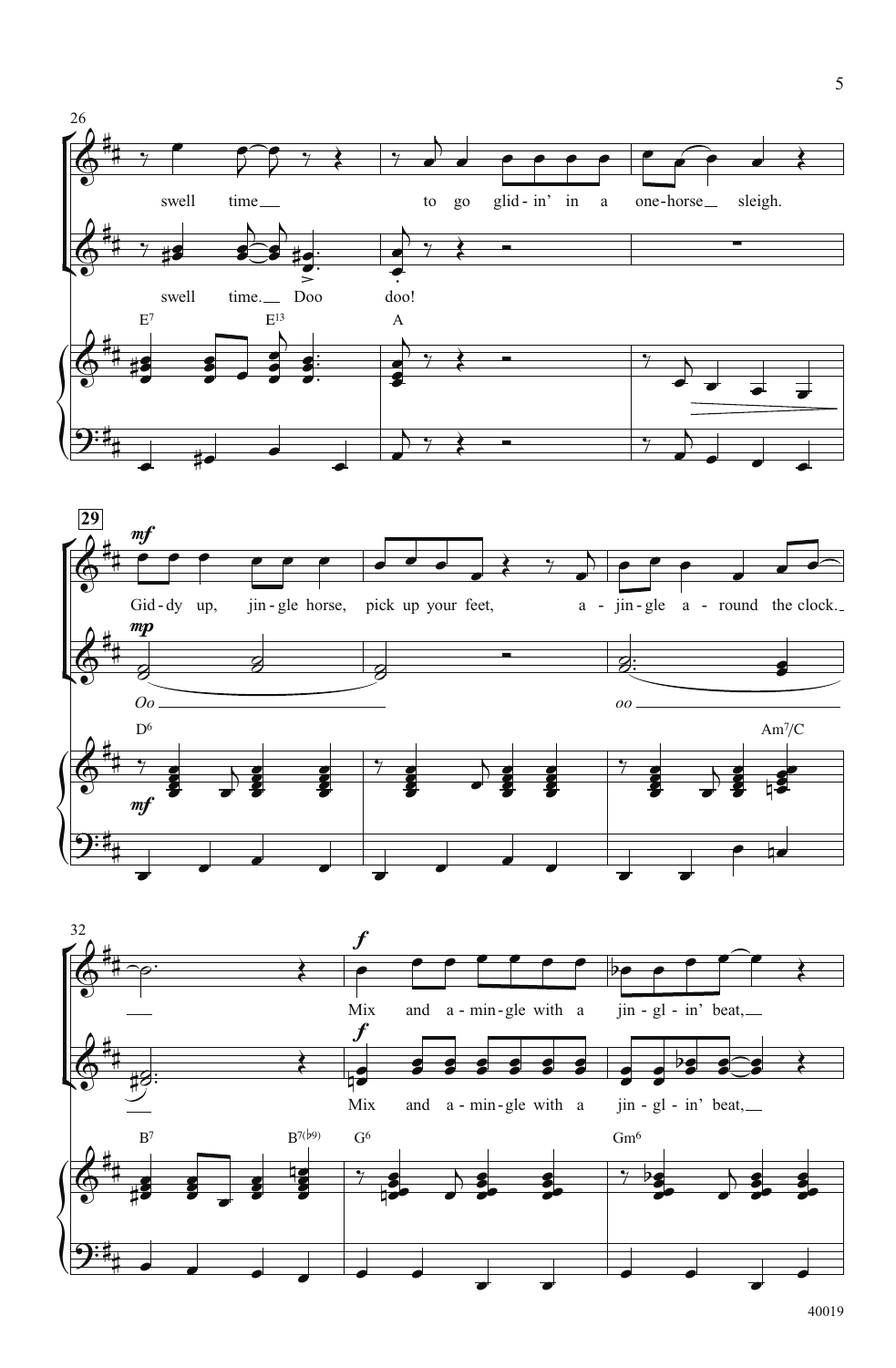![](_page_4_Figure_0.jpeg)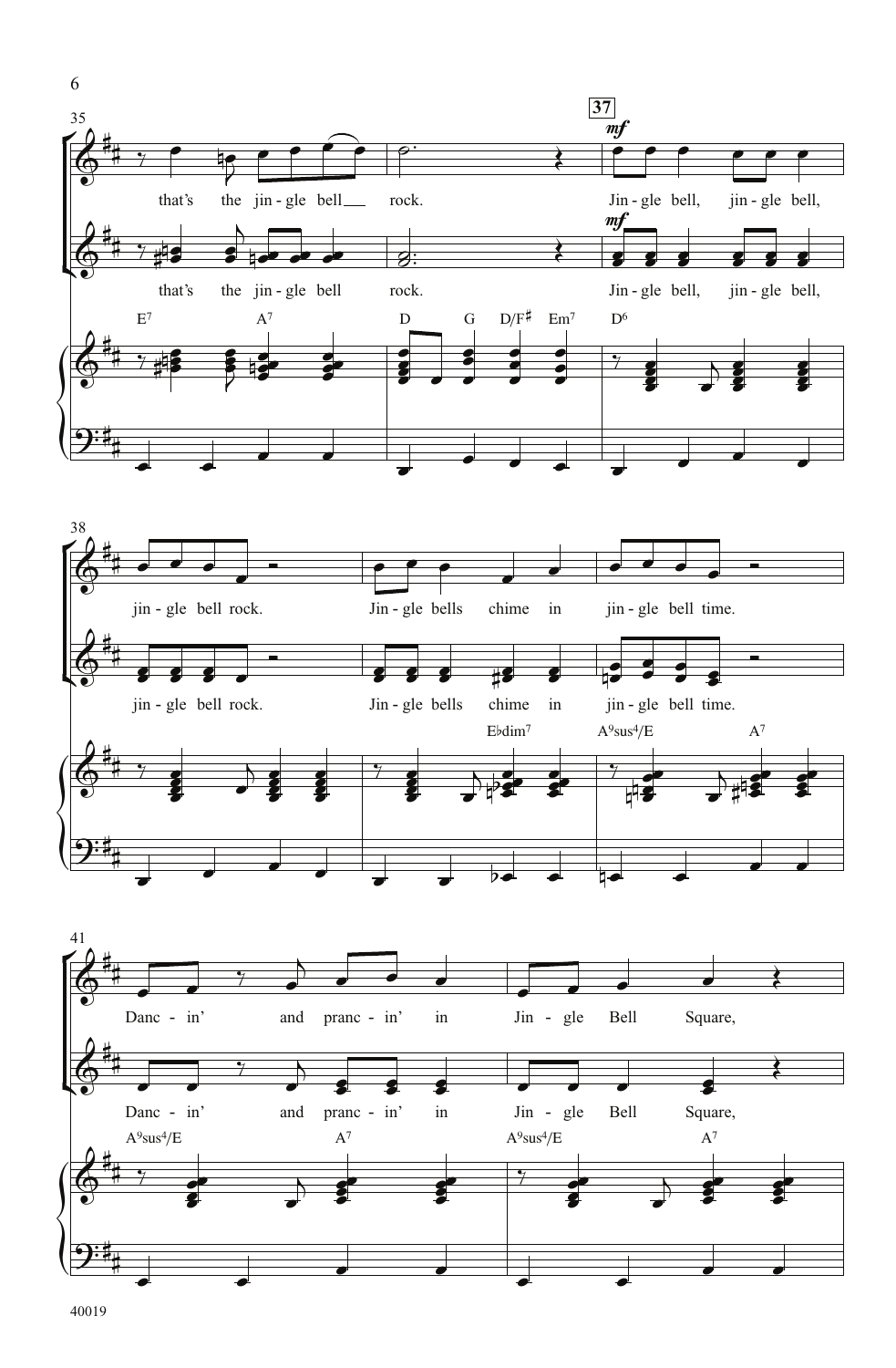![](_page_5_Figure_0.jpeg)

![](_page_5_Figure_1.jpeg)

![](_page_5_Figure_2.jpeg)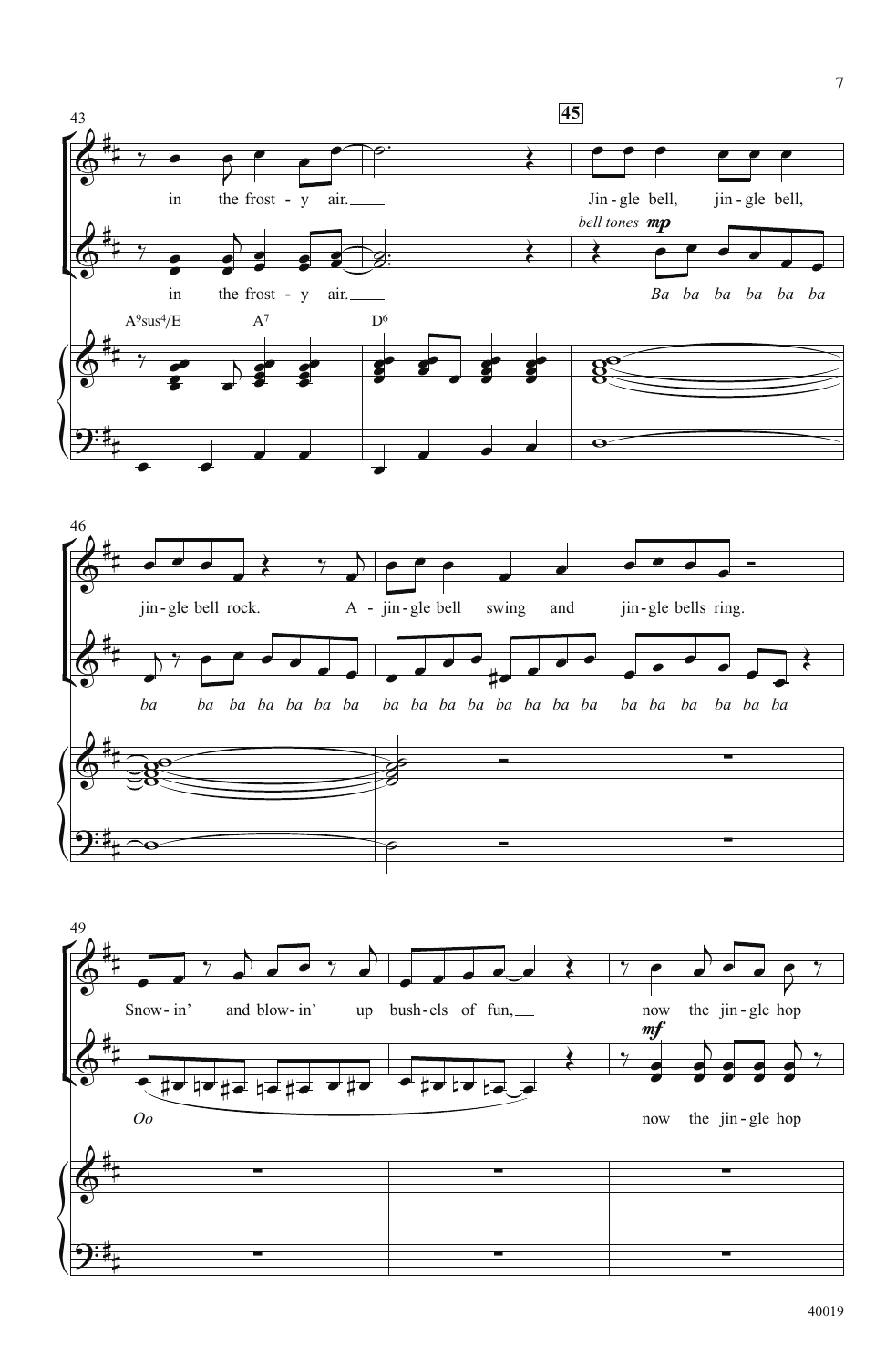![](_page_6_Figure_0.jpeg)

![](_page_6_Figure_1.jpeg)

![](_page_6_Figure_2.jpeg)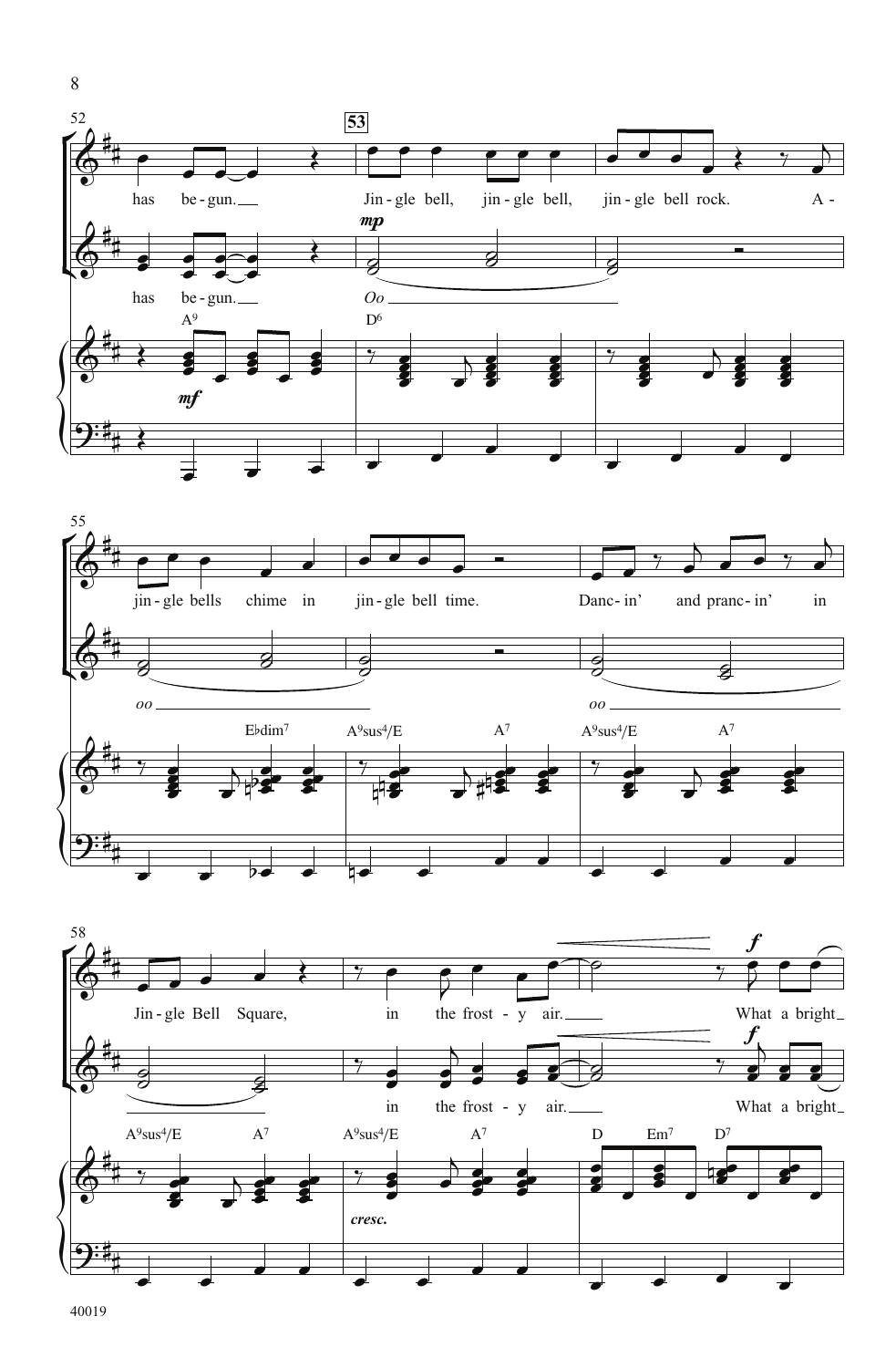![](_page_7_Figure_0.jpeg)

![](_page_7_Figure_1.jpeg)

![](_page_7_Figure_2.jpeg)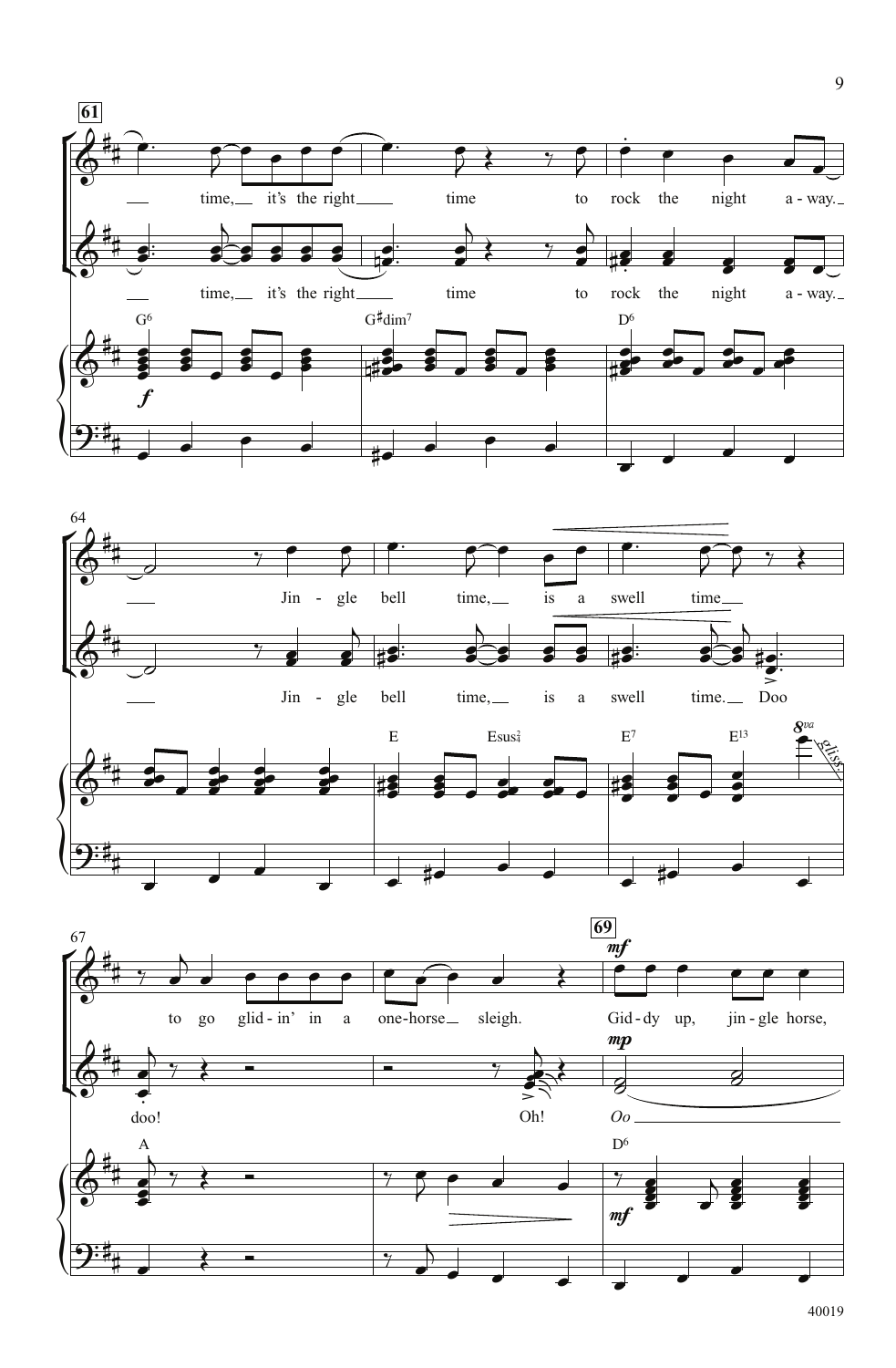![](_page_8_Figure_0.jpeg)

![](_page_8_Figure_1.jpeg)

![](_page_8_Figure_2.jpeg)